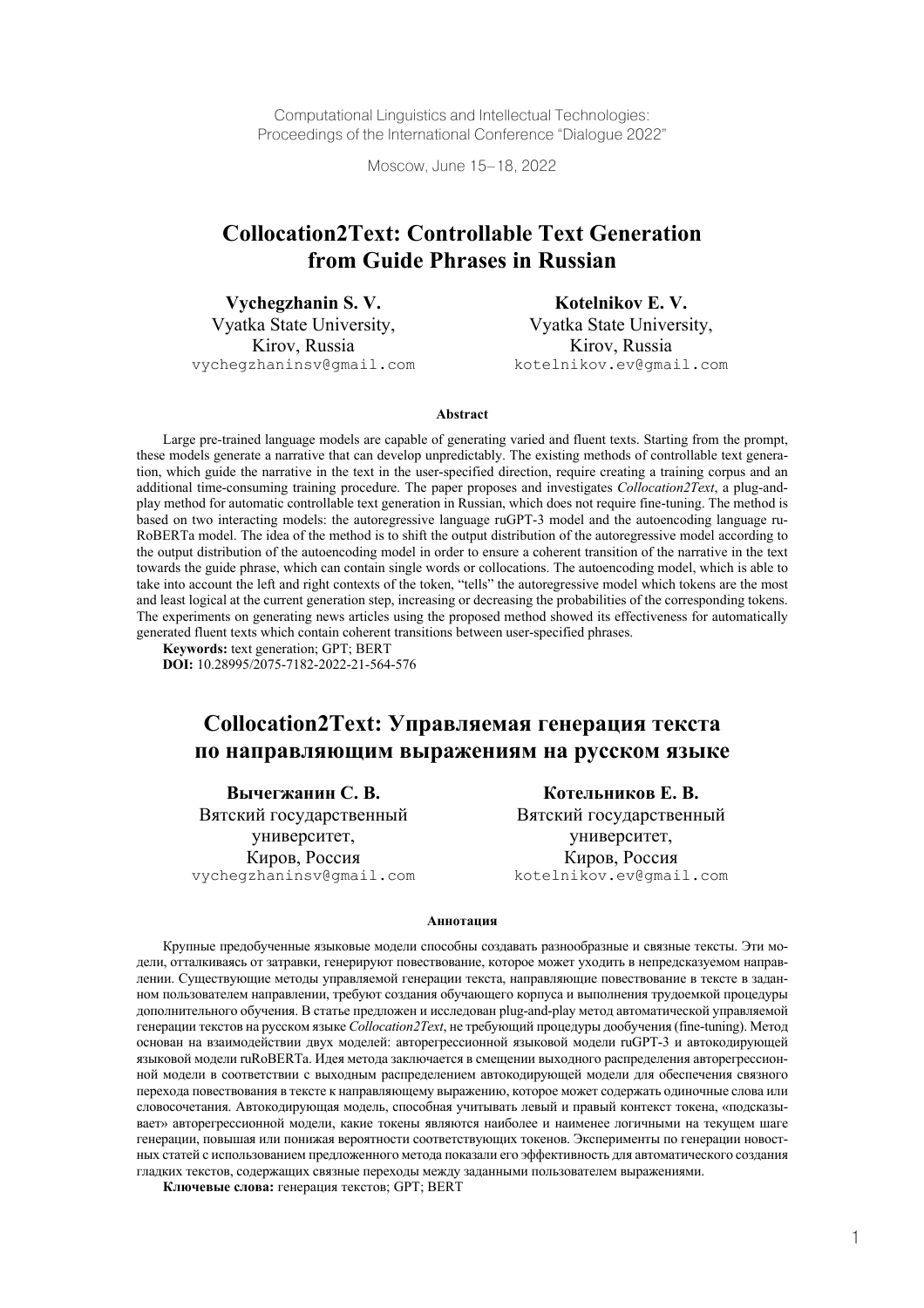# **1 Introduction**

Natural language generation (NLG) is a field of computational linguistics that deals with the construction of computer systems which can generate understandable texts in English or other human languages [8, 29]. At an early stage of development, language generation was carried out using rule-based models, hidden Markov model, as well as shallow models trained on sparse multidimensional features. Due to large neural network language models, in particular, models based on the Transformer architecture [33], trained on dense vector representations, automatically generated texts showed a new level of quality. Modern neural network models such as GPT-2 [28] and GPT-3 [3] can generate impressively realistic human-like texts.

NLG has a wide range of applications, including generation of answers to user questions in dialogue systems (chatbots) [31] and question-answer systems [6], generation of stories [1], poetry [22], news articles [32], product and service reviews [7].

Making text generation controllable is an important fundamental issue in NLG. For example, when generating stories, it is necessary to control the storyline or the completion of the story. Controllable Text Generation (CTG) is the task of generating a natural language text with given attributes [26]. Topic, sentiment, keywords, entities, events, etc. can be considered as attributes.

Soft and hard controls can be applied over text generation models. Soft control aims at ensuring, e.g., the desired sentiment or general topic of the generated text. The aim of hard control is to ensure that some explicit constraints, e.g., specific keywords are contained in the text. Figure 1 shows an example of CTG with hard control when generating a story with keywords from the storyline in a given order.

| Prompt         | The student needed a laptop for study.                                                                                                                                                                                                                 |
|----------------|--------------------------------------------------------------------------------------------------------------------------------------------------------------------------------------------------------------------------------------------------------|
| Storyline      | store $\rightarrow$ bought $\rightarrow$ installed $\rightarrow$ happy $\rightarrow$ project                                                                                                                                                           |
| Generated text | The student needed a laptop for study. He came to the computer store.<br>The student chose and <b>bought</b> a new laptop. He <b>installed</b> the necessary<br>software. The student is <b>happy</b> to do a study <b>project</b> using a new laptop. |
|                |                                                                                                                                                                                                                                                        |

Figure 1: Example of controllable story generation with hard control

The problem of most existing models with soft [4, 14] and hard [5, 36] controls lies in the need to create a training corpus and perform a training procedure. Creating such a corpus and additional training of the model is difficult, expensive and time consuming. This paper proposes to overcome this problem by developing a plug-and-play method that can be applied to pre-trained large language models. It should be noted that currently there is a lack of research on controllable text generation in Russian, thus, the proposed method was tested on the Russian language models.

The idea of the method is to shift the output distribution of the autoregressive language model (ruGPT-3) according to the output distribution of the autoencoding language model (ruRoBERTa). The method provides a coherent transition of the narrative in the text to the guide phrase. It is a plug-andplay method, i.e., it can be used with any autoregressive and autoencoding language models that have vocabularies built using the same encoding algorithm. Within our study, the experiments on generating news articles proved the effectiveness of the proposed method for creating a coherent text from the list of guide phrases.

The contributions of this paper are the following:

- we propose a method of controllable text generation *Collocation2Text* that generates texts according to a user-specified list of guide phrases, which can be either single words or collocations;
- we apply this method to the Russian language;
- we conduct experiments with article generation in order to confirm the effectiveness of the proposed method.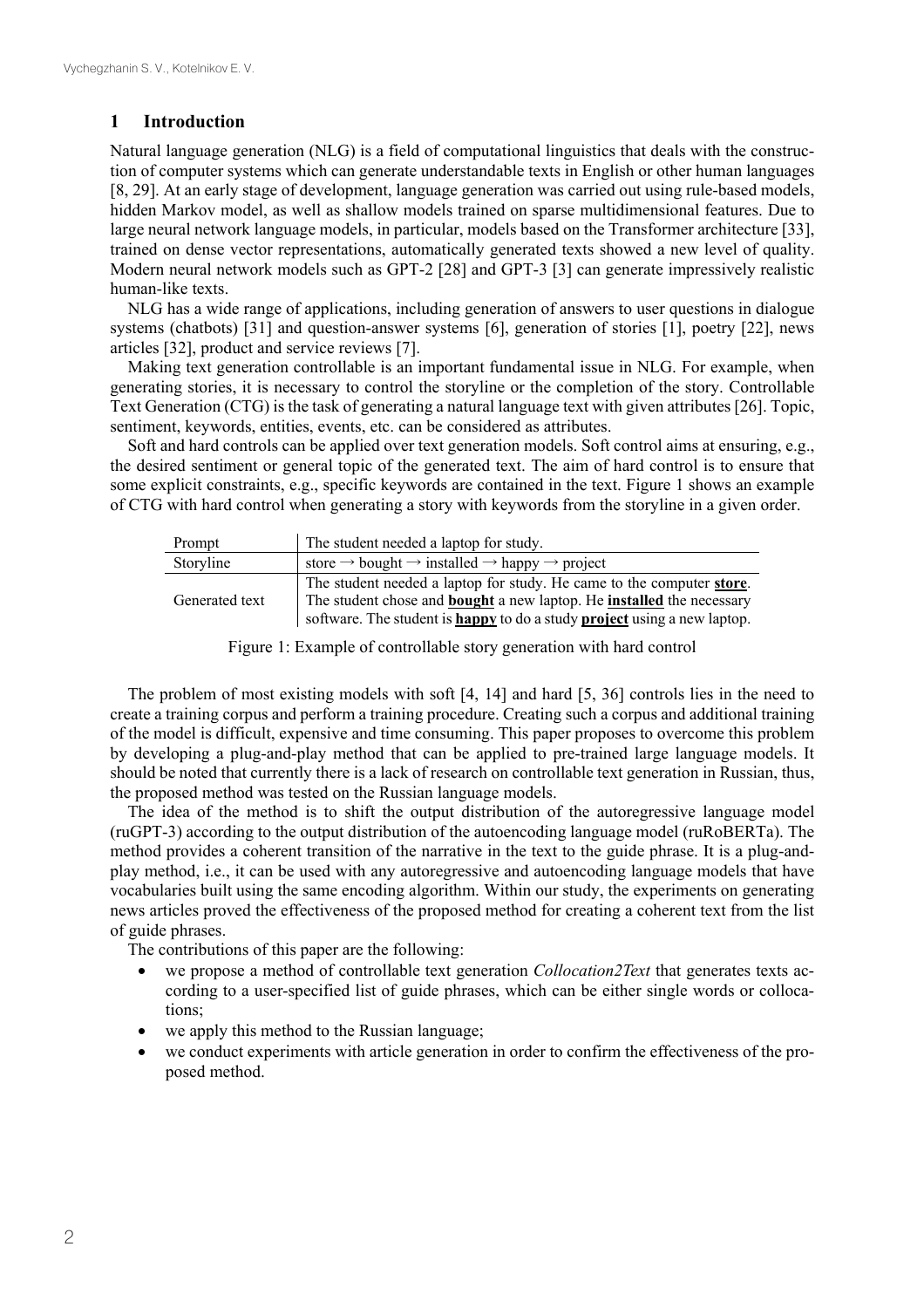#### **2 Previous Work**

This section discusses the existing methods for text generation in relation to the story generation task, which is of the main interest in our study. A story is a description of real or imaginary characters and events generated to achieve one or more goals, e.g., to entertain or educate [1]. The difficulty of the neural network story generation task consists in generating a coherent and fluent story that is much longer than a short input user-specified prompt. Story generators can be classified into three categories:

– structural models which generate a structured story by dividing the story into slots following a given scheme [12, 16];

– planning-based models which generate a story as a chain of causally connected events to pursue a final goal [9, 13];

– machine learning models which learn the conditional probability distribution between story events from a story corpus [18, 34].

Currently, the greatest success in automatic story generation has been achieved by machine learning models, in particular, deep neural networks. A number of previous studies in this direction should be noted. Jain et al. [11] used a recurrent neural network with an attention mechanism and gated recurrent units. As input, the neural network received standalone textual descriptions describing an event or scene and converted them into coherent summaries. However, according to the results of the experiments, the summaries obtained were not completely semantically related to the input descriptions. To overcome this disadvantage, Fan et al. [5] decomposed story generation into two stages. During the first stage, they generated the story premise representing the structure of the story using the convolutional language model. At the second stage, the sequence-to-sequence model was used to create a story that followed the premise.

Peng et al. [24] developed a framework to control story ending valence (happy or sad ending) and a storyline based on a recurrent neural network generation model with an attention mechanism. The experiments showed that through introducing storylines the coherence of the story is improved compared to uncontrolled generation models.

Yao et al. [36] proposed another hierarchical story generator that combines storyline planning and text generation. During the learning stage, for each story from the corpus, a storyline was built from the most important words in each sentence using the RAKE algorithm [30]. Then, the storyline was converted to a text using the sequence-to-sequence model. It was proved that with explicit storyline planning the generated stories are more diverse and coherent than those generated without creating a full plan.

The examples of texts generated by the GPT-2 model [28] showed that large pre-trained language models are able to generate texts similar to human-written texts. These models have been actively used by researchers to generate stories. Dathathri et al. [4] proposed a plug-and-play method that trains an external attribute discriminant model. The gradients from the attribute model "push" the hidden activation of the pre-trained language model on the Transformer architecture to guide the target text generation.

Pascual et al. [23] proposed another plug-and-play method of controllable text generation, which can be applied to the existing autoregressive language model without additional training. The authors created a strategy for controlled decoding, in which the generated text contains words from the given guide word sequence. The idea of the method is that in the process of generating the next word the output distribution of the language generation model is shifted to the semantic space of the guide word. The degree of similarity between the tokens of the language model and the guide word is calculated as the cosine measure in the vector space word2vec [21] or GloVe [25]. The method not only encourages the guide word to occur explicitly, but also encourages the model to generate the appropriate context for the guide word to occur.

Recently, significant progress in the control of autoregressive models has been made using prompttuning. For example, Li and Liang [17] proposed prefix-tuning, which keeps language model parameters frozen but optimizes a small continuous task-specific vector. Qin and Eisner [27] proposed to learn a mixture of soft prompts. Liu et al. [19] designed an optimized and adapted implementation of deep prompt tuning for generation.

Our study is consistent with [23]. The difference of our method is that the output distribution of the autoregressive language generation model is not shifted to the guide word in the word2vec or GloVe vector space, but is summed with the output distribution of another autoencoding language model. In addition, the proposed method allows using single words and collocations in the guide sequence.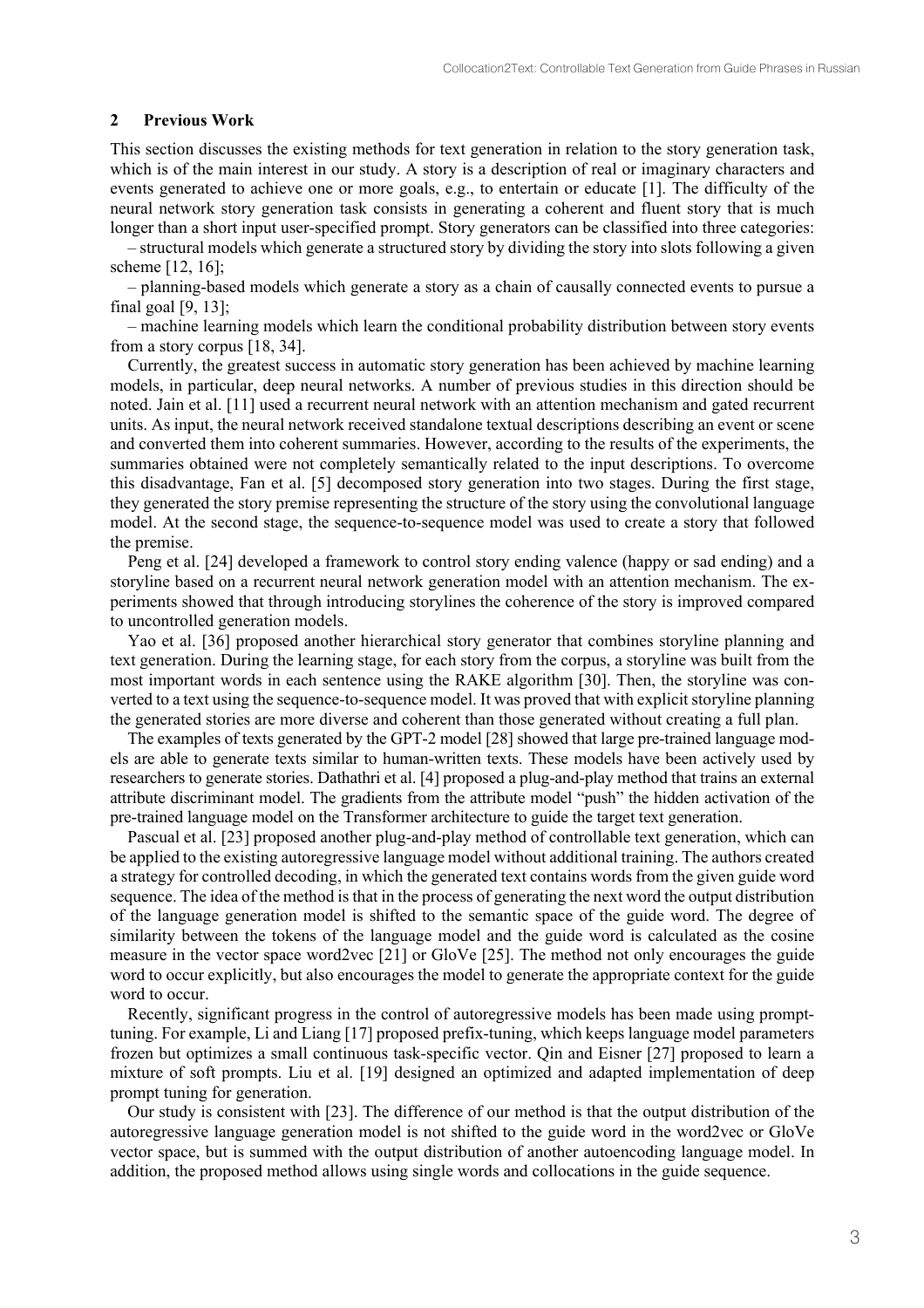#### **3 A method of controllable text generation**

The proposed *Collocation2Text* method can be applied to any autoregressive language model for which the probability of a sequence of linguistic units (characters, tokens, words, sentences)  $X = \{x_1, ..., x_n\}$ is decomposed using the chain rule:

$$
p(X) = \prod_{i=1}^{n} p(x_i | x_1, x_2, ..., x_{i-1}) = \prod_{i=1}^{n} p(x_i | X_{\le i}).
$$
 (1)

We consider models  $p$  that assign a probability to all sequences  $X$  in the space of strings  $Y(V, n_{max}) = V^{n_{max}}$ , where V is the model vocabulary and  $n_{max}$  is the maximum sequence length.

The task of text generation based on the autoregressive language model is to decode sequences of linguistic units from the distribution *p*. In the generation process, a score function and a decoding algorithm are of the most importance. The score function assigns some degree of significance for generating the resulting text to each sequence of linguistic units. The score function depends on the sequence probability and can be modified according to the requirements for the generation method. Formally, the score function of the autoregressive language model can be defined as a map from strings generated under the model vocabulary to a real number and written in the form  $score_{\text{clm}}(\cdot | X_{\leq i})$ :  $V^i \to \mathbb{R}$ . For such models, the default score function is usually the log-probability:

$$
score_{\text{alm}}(\cdot | X_{\leq i}) = \log p(\cdot | X_{\leq i}). \tag{2}
$$

A decoding algorithm is a class of algorithms that decode a text according to the score function. Examples of such algorithms are beam search [20] and nucleus sampling [10]. We apply top-*K* sampling, which consists in choosing a token from the *K* tokens with the largest values of the score function.

Autoregressive models (e.g., GPT-3) are trained to predict the next token in a sequence by the previous context. For such models, text generation is a natural application. However, their disadvantage in the task of controllable text generation according to given guide phrases is that in the process of predicting the next token the context following this token is not taken into account. In contrast, autoencoding (masked) language models (e.g., BERT) are trained to predict masked tokens in the text and reconstruct the original text. Such models take into account the left and right contexts of the predicted token. We combine the advantages of the two classes of models as follows. The autoencoding language model, given the left and right contexts of the token, helps the autoregressive model change the output distribution, increasing the probability of more suitable tokens and decreasing the probability of less suitable tokens for the coherent transition to the guide phrases.

In this paper, we propose the *Collocation2Text* method, which modifies the autoregressive model score function (2) by shifting its values based on the output distribution of the autoencoding model. We consider a probabilistic language generator p, a guide phrase  $W = \{w_1, ..., w_m\}$  which should occur in the generated text and a sequence of tokens  $X = \{x_1, ..., x_{i-1}, x_i\}$ . We propose to modify the score function for the current token  $x_i$  as follows:

$$
score'_{\text{alm}}(x_i|X_{\leq i}, W) = score_{\text{alm}}(x_i|X_{\leq i}) + score_{\text{mlm}}(x_i|X_{\leq i} \cup W), \tag{3}
$$

where  $score_{mlm}(x_i|X_{\leq i} \cup W)$  is a score function for the masked language model,  $X_{\leq i} \cup W$  =  ${x_1, ..., x_{i-1}, w_1, ..., w_m}.$ 

In equation (3), the output score is calculated as the sum of the score of the autoregressive model based on the left context of token  $x_i$  ( $X_{\leq i}$ ) and the score of the autoencoding model based on the left  $(X_{\leq i})$  and right  $(W)$  contexts of token  $x_i$ .

In order to increase the probability of the first token  $w_1$  from the guide phrase W in the text, the value of the score function for  $w_1$  is modified as follows

$$
score'_{\text{alm}}(w_1 | X_{\leq i}, W) = score'_{\text{alm}}(x_K | X_{\leq i}, W) + \lambda_i \cdot \alpha_i \cdot \Delta_i, \tag{4}
$$

where  $\lambda_i$  is a hyperparameter indicating the strength of the score shift of the token  $w_1 \in W$  at the *i*-th generation step,  $\alpha_i$  and  $\Delta_i$  are parameters determined by equations:

$$
\alpha_i = \frac{s_{w1} - s_{min}}{s_{max} - s_{min}},\tag{5}
$$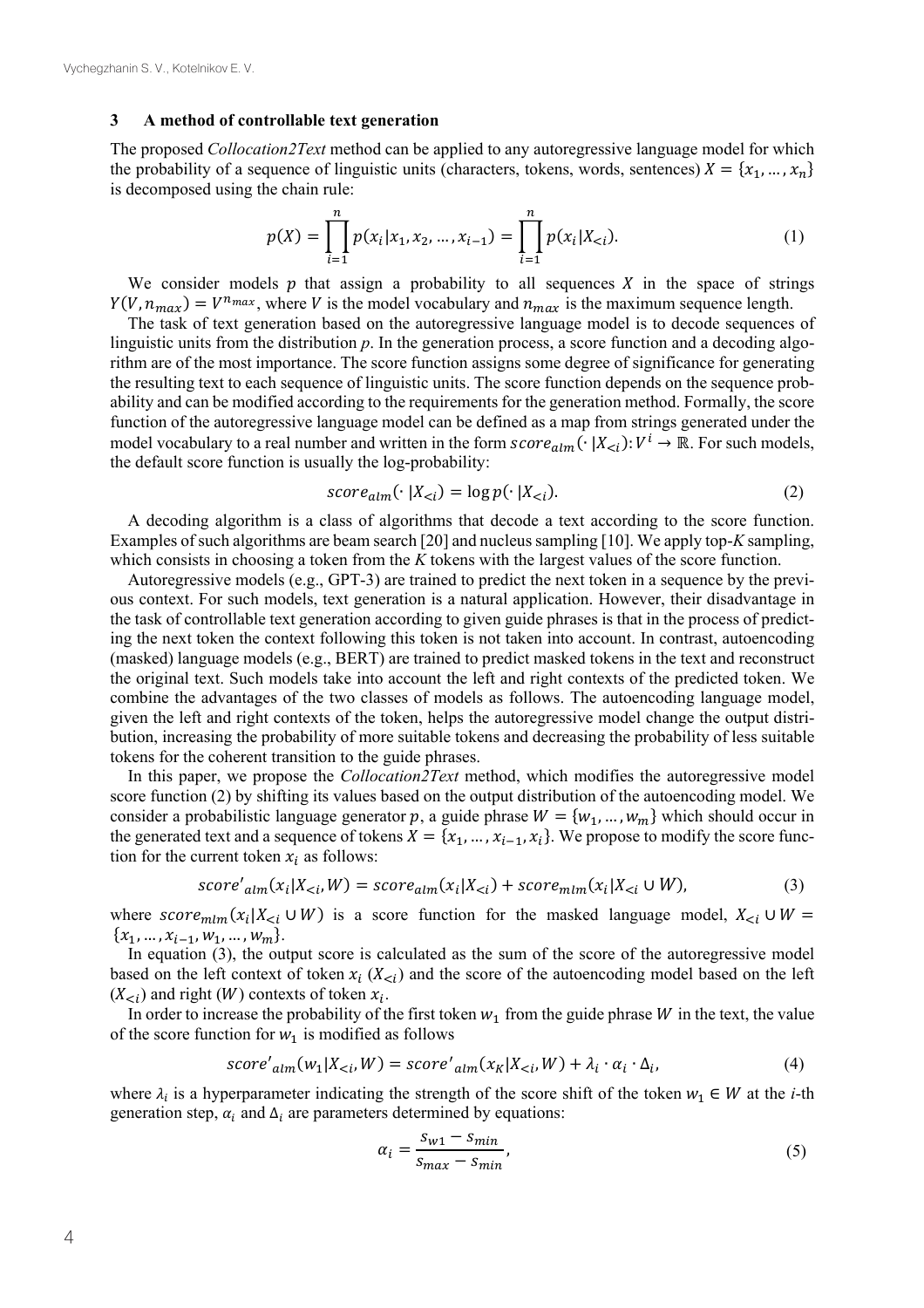$$
\Delta_i = s_{max} - s_K,\tag{6}
$$

where  $s_{w1} = score'_{alm}(w_1|X_{\leq i}, W)$  is the value of the score function for the first token  $w_1$  of the guide phrase W;  $s_{min} = min(score'_{alm}(x_i|X_{\leq i}, W))$  is the minimum value of the score function;  $s_{max} =$ max(score'<sub>alm</sub>(x<sub>i</sub>|X<sub><i</sub>, W)) is the maximum value of the score function;  $s_K = score'_{alm}(x_K|X_{\le i})$  is the value of the score function for the last token on the list of top-*K* tokens in the top-*K* sampling decoding strategy.

Thus, we put the token  $w_1$  in the list of top-*K* tokens. The position of  $w_1$  on the top-*K* list depends on the initial relative position  $\alpha_i$  of this token.

Figure 2 shows a scheme of increasing the probability of the first token  $w_1$  from the guide phrase W at the *i*-th step of the top-*K* sampling decoding strategy according to equation (4).

The coefficient  $\lambda_i$  determines the speed of the appearance of the guide phrase in the text. As  $\lambda_i$  increases, the first token of this phrase rises in top-*K*. The value of the coefficient  $\lambda_i$  increases at each *i*-th step of the generation process according to the equation:

$$
\lambda_i = \lambda_0 (i - i_n),\tag{7}
$$

where  $\lambda_0$  is the initial value of the shift;  $i_n$  is the number of the step at which the previous guide phrase appeared.

The proposed method ensures the interaction between neural network models of two types. The autoencoding model, which is able to take into account the left and right contexts of the token, "tells" the autoregressive model which tokens are the most logical at the current decoding step, shifting the values of the score function according to equation (3). Additionally, at each decoding step, the value of the score function for the first token of the guide phrase  $W$  is increased and thus the probability of choosing this token is increased. After occurring in the text, the token  $w_1$  is replaced by the whole phrase  $W$ .



Figure 2: Scheme for increasing the probability of the first token of the guide phrase according to equation (4)

To illustrate the proposed method, we consider a text at an *i*-th generation step and a guide phrase, separated by a special  $\langle \text{mask} \rangle$  token (Figure 3).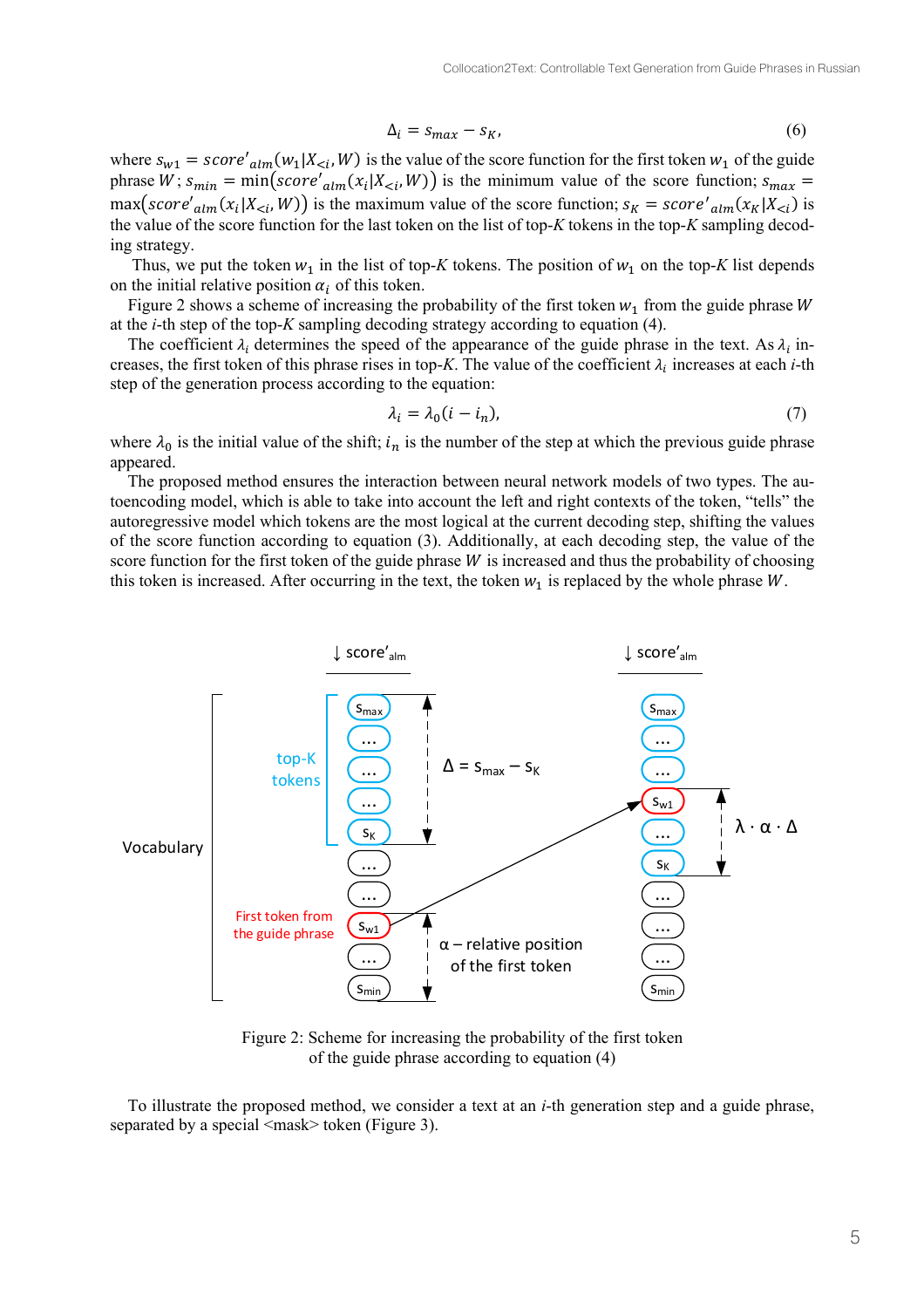Мэр рассказал о планах благоустройства городских парков. Сегодня в городе <mask> очередная пресс-конференция

The mayor told about the plans for the improvement of city parks. Today in the city <mask> another press conference

Figure 3: Text example at the *i*-th generation step (Russian and English versions)

In Figure 3, the sentence used as a prompt for the autoregressive model is highlighted in blue, the guide phrase is highlighted in orange. By the *i*-th generation step, the autoregressive model has already generated the phrase "Сегодня в городе" ("Today in the city"). At the *i*-th step, as input, the model receives the text located to the left of the  $\langle$ mask $\rangle$  token and returns the distribution  $score_{alm}$  over the tokens of its vocabulary. The autoencoding model takes the whole text as input, including the <mask> token and the guide phrase, returning the distribution  $score_{mlm}$  over the tokens of its vocabulary. Then the distributions returned by the models are summed according to equation (3), and the value of the score function for the first token of the guide phrase is also increased according to equation (4). The resulting output distribution is subjected to the top-*K* sampling decoding algorithm that selects a token from the model vocabulary to be placed instead of the <mask> token. In the next step, the <mask> token moves one position to the right. The guide phrase is inserted until it occurs in the text.

### **4 Experimental Setup**

In the experiments,  $\mu$ GPT3Large<sup>1</sup> (760 million parameters) was used as an autoregressive language model, which is a Russian-language adaptation of the GPT-2 model [28], and ruRoBERTa-large<sup>2</sup> (355 million parameters) was used as an autoencoding language model.

To check whether the word generated by the ruGPT3Large model is on the list of guide phrases, we compared the lemma of this word and the lemma of the first word of the guide phrase. The morphological analysis was performed using the *pymorphy2* library[15].

In the experiments, news articles were generated according to a storyline containing from three to six guide phrases, which were single words or collocations. We chose the news domain since methods for generating news articles are widely used in computer journalism, e.g., to provide journalists with first draft news and templates [2]. In addition, the study of text generation methods in relation to news is an important direction of NLG because it allows evaluating the ability of language models to create disinformation [32]. Table 1 shows ten prompts with guide phrases used in the experiments.

The following news generation strategies were compared:

- uncontrolled language generation, i.e., using only the base ruGPT3Large model (ruGPT3 strategy);
- shifting the token scores according to equation (3) without increasing the probability of choosing the first token of the phrase *W* by the model  $p$  (ruGPT3 + ruRoBERTa strategy);
- $\bullet$  shifting the token scores according to the equation (3) with increasing the probability of choosing the first token of the phrase W according to equation (4) (ruGPT3 + ruRoBERTa +  $\lambda \alpha \Delta$ strategy).

Top-*K* sampling with the parameter  $K = 10$  was used for decoding. The length of the generated sequence was 90 tokens (excluding the prompt).

The quality of the generated texts was evaluated using the measures of perplexity, repetition, and success rate [4, 23]. Perplexity (PPL) is calculated as exponential average of the negative logarithmic probability per token in the language model. A separate ruGPT3Medium<sup>3</sup> model (350 million parame-

<sup>&</sup>lt;sup>1</sup> https://huggingface.co/sberbank-ai/rugpt3large\_based\_on\_gpt2.

<sup>2</sup> https://huggingface.co/sberbank-ai/ruRoberta-large.

<sup>&</sup>lt;sup>3</sup> https://huggingface.co/sberbank-ai/rugpt3medium\_based\_on\_gpt2.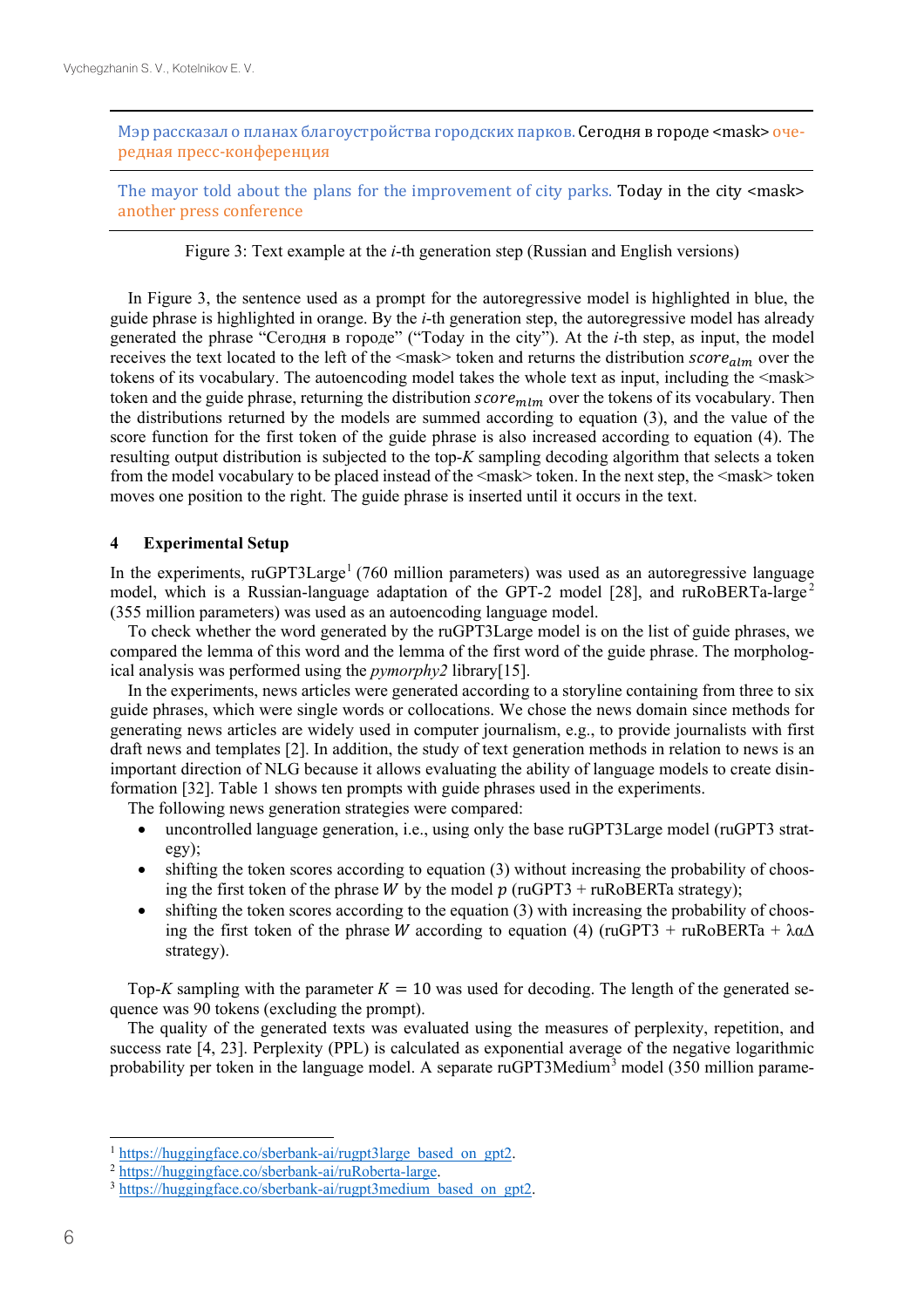ters) was used to compute the perplexity. Repetition score (Rep) [35] calculates the proportion of repeated 4-grams in the text. Success rate (SR) calculates the proportion of guide phrases which occurred in the generated text.

## **5 Results and Discussion**

The vocabularies of the ruGPT3 and ruRoBERTa models differ from each other: the size of both is 50,257 tokens, and the intersection of these vocabularies contains 35,215 tokens. Thus, the proportion of common tokens in model vocabularies is 70.1%. Both models use BBPE tokenization (Byte-level Byte-Pair-Encoding) as the tokenization strategy. The differences in the vocabularies are due to the differences in the training corpora used to pretrain the models. The training corpus for the ruGPT3 had a total size of over 600 Gb. It included a huge collection of Russian literature, Russian and English Wikipedia, public sections of Pikabu<sup>4</sup>, a complete collection of materials from the popular science portal 22century.ru and the banking portal banki.ru, as well as the Omnia Russica corpus<sup>5</sup>. The training corpus for ruRoBERTa had a size of 250 Gb. It was created from the ruGPT3 training corpus, from which the English texts were removed. Examples of ruGPT3 and ruRoBERTa tokenization are shown in Figure 4.

Text: В этом году конкурс в вузы на ИТ-направления сильно вырос.

ruGPT3: ['В', ' этом', ' году', ' конкурс', ' в', ' ву', 'зы', ' на', ' ИТ', '-', 'на', 'прав', 'ления', ' сильно', ' вырос', '.']

ruRoBERTa: ['В', ' этом', ' году', ' конкурс', ' в', ' в', 'узы', ' на', ' И', 'Т', '-', 'направ', 'ления', ' сильно', ' вырос', '.']

Figure 4: An example of ruGPT3 and ruRoBERTa tokenization

Table 2 presents the average values of perplexity, repetition, and success rate, calculated for news articles generated from 10 prompts and guide phrases presented in Table 1. We generated 10 samples of news per prompt. Thus, the average values of the measures for each strategy were calculated using 100 samples.

In Table 2, the values of SR show that the ruGPT3 + ruRoBERTa +  $\lambda \alpha \Delta$  strategy ensures the occurrence of more than 96% of guide phrases in the text, while in the texts generated by the ruGPT3 such phrases are absent. When using the ruGPT3 + ruRoBERTa strategy, the guide phrases occurred in relatively few texts, as indicated by the value  $SR = 13.63\%$ .

Analyzing the Rep values, we can conclude that the strongest  $Rep = 61.35\%$  when using the ruGPT3 + ruRoBERTa strategy. The cyclic repetition of the same fragments was observed in all the texts. The ruGPT3 + ruRoBERTa + λα∆ strategy has the least repetition, which does not exceed 4%.

<sup>4</sup> https://pikabu.ru.

<sup>5</sup> https://omnia-russica.github.io.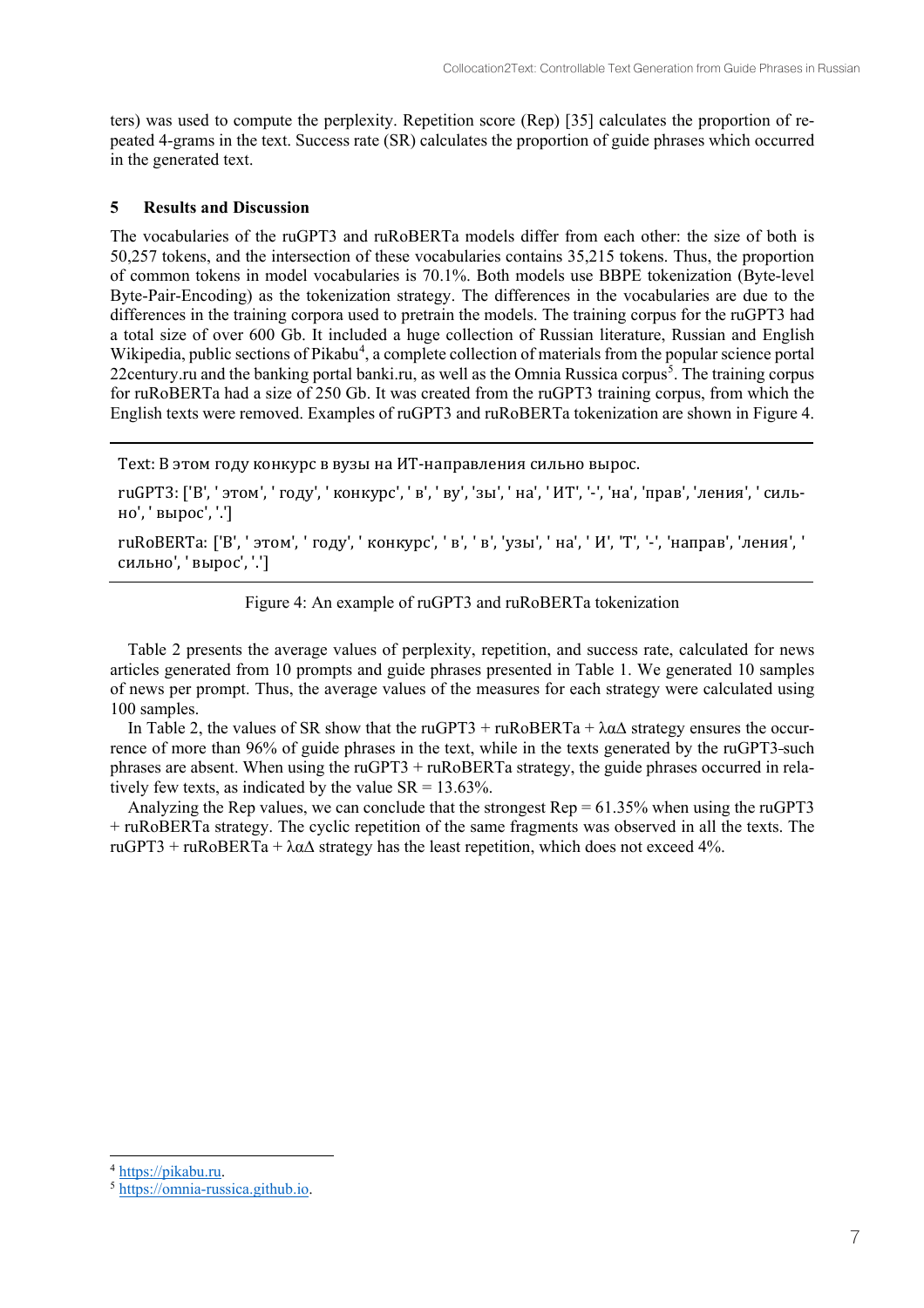| $\#$           | Prompt                                          | <b>Guide phrases</b>                                        |
|----------------|-------------------------------------------------|-------------------------------------------------------------|
| $\mathbf{1}$   | В пятницу в драматическом театре со-            | новое прочтение, игра актеров, красивые декорации,          |
|                | стоялась премьера спектакля.                    | реакция зрителей, успех                                     |
|                |                                                 |                                                             |
|                | On Friday, the play premiered at the Drama      | new reading, play of the actors, beautiful scenery, reac-   |
|                |                                                 |                                                             |
|                | Theatre.                                        | tion of the audience, success                               |
| $\overline{c}$ | В пятницу в драматическом театре со-            | произведение классической литературы, ошибка ре-            |
|                | стоялась премьера спектакля.                    | жиссера, освещение, провал спектакля                        |
|                |                                                 |                                                             |
|                | On Friday, the play premiered at the Drama      | work of classical literature, director's mistake, lighting, |
|                | Theatre.                                        | performance failure                                         |
| 3              | Все билеты на очередной этап гонок              | опытные гонщики, мощные двигатели, визг тормозов,           |
|                | «Формула-1» были раскуплены задолго             | рев толпы, восторг зрителей                                 |
|                | до соревнования.                                |                                                             |
|                |                                                 |                                                             |
|                | All tickets for the next racing event of the    | experienced racers, powerful engines, screeching brakes,    |
|                | Formula 1 had been sold out long before         | roaring crowd, delighted spectators                         |
|                | the competition began.                          |                                                             |
| 4              | В этом году конкурс в вузы на ИТ-               | количество выпускников школ увеличилось, интерес-           |
|                | направления сильно вырос.                       | ная специальность, перспективы хорошей работы, вы-          |
|                |                                                 | сокая зарплата                                              |
|                |                                                 |                                                             |
|                | This year, the acceptance rate for IT speciali- | the number of school graduates has increased, interesting   |
|                | ties in universities has grown significantly.   | speciality, good job prospects, high salary                 |
| 5              | Стоимость автомобилей в автосалонах             | новые автомобили, средняя комплектация, долгое              |
|                | выросла на 25% с начала года.                   | ожидание, отсутствие комплектующих                          |
|                |                                                 |                                                             |
|                | The cost of cars in showrooms has increased     | new cars, medium equipment, long wait, lack of compo-       |
|                | by 25% since the beginning of the year.         | nents                                                       |
| 6              | После снятия ограничительных мер по-            | сильная эпидемия, длительный карантин, рост на 10%          |
|                | сещаемость кинотеатров увеличилась.             |                                                             |
|                |                                                 |                                                             |
|                | After lifting the restrictive measures, cinema  | severe epidemic, long quarantine, 10% growth                |
|                | attendance increased.                           |                                                             |
| 7              | Родители и школьники дают разную                | вспышка коронавируса, обучение в дистанционном              |
|                | оценку дистанционному образованию.              | формате, родители высказали недовольство, ученики           |
|                |                                                 | стали позже вставать                                        |
|                |                                                 |                                                             |
|                | Parents and schoolchildren assess distance      | outbreak of coronavirus, distance learning, parents ex-     |
|                | education differently.                          | pressed dissatisfaction, schoolchildren get up later        |
| 8              | Мэр рассказал о планах благоустройства          | очередная пресс-конференция, планы, программа озе-          |
|                | городских парков.                               | ленения города, новые клумбы, красивый город                |
|                |                                                 |                                                             |
|                | The mayor told about the plans for the im-      | another press conference, plans, program of planting        |
|                | provement of city parks.                        | greenery in the city, new flowerbeds, beautiful city        |
| 9              | В издательстве выходит новая книга из-          | интересный сюжет, история о волшебстве, магиче-             |
|                | вестной детской писательницы.                   | ские превращения, яркие иллюстрации, первые поло-           |
|                |                                                 | жительные отзывы, большой тираж                             |
|                |                                                 |                                                             |
|                | A new book by a famous children's writer        | interesting plot, story about magic, magical transfor-      |
|                | is coming out.                                  | mations, bright illustrations, the first positive reviews,  |
|                |                                                 | large circulation                                           |
| 10             | Ученые опубликовали результаты мас-             | повышение температуры, разрушение озонового слоя,           |
|                | штабного исследования об изменении              | скорость таяния ледников, жизнь на Земле, угроза че-        |
|                | климата.                                        | ловечеству                                                  |
|                |                                                 |                                                             |
|                |                                                 |                                                             |
|                | Scientists have published the results of a      | rise of temperature, ozone depletion, rate of glacier melt, |
|                | large-scale study on climate change.            | life on Earth, threat to humanity                           |

Table 1: List of prompts with guide phrases used in experiments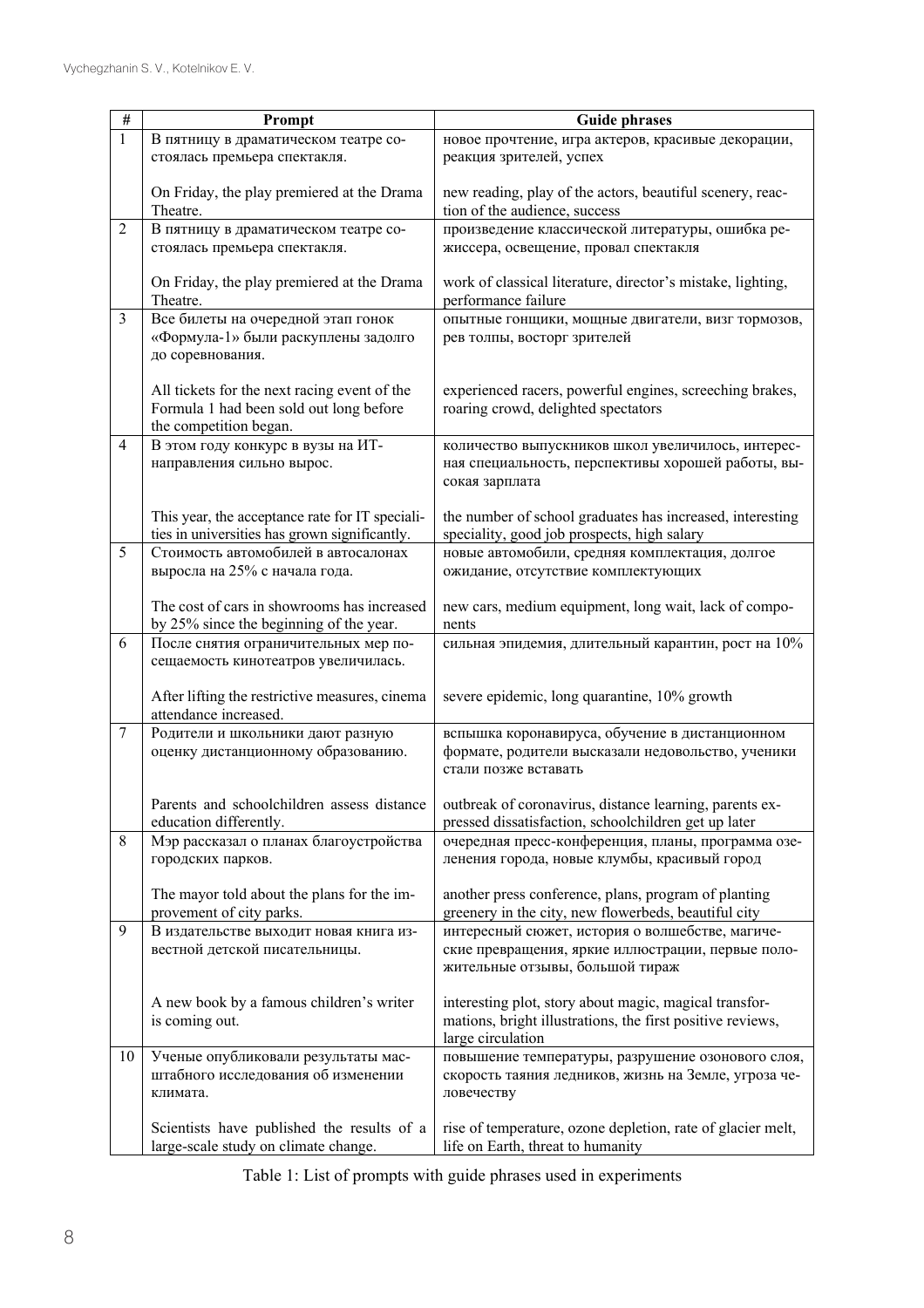| <b>Generation strategy</b>                   | ኤ   | $\perp$ PPL $\pm$ Std | $\mathbf{Rep}, \mathcal{V}_0$ | <b>SR, %</b> |
|----------------------------------------------|-----|-----------------------|-------------------------------|--------------|
| ruGPT3                                       |     | $8.5 \pm 2.7$         | 14.53                         | 0.00         |
| $ruGPT3 + ruRoBERTa$                         |     | $6.9 \pm 3.5$         | 61.35                         | 13.63        |
|                                              | 0.1 | $20.6 \pm 5.6$        | 4.00                          | 96.93        |
| ruGPT3 + ruRoBERTa + $\lambda \alpha \Delta$ | 0.3 | $18.9 \pm 4.9$        | 2.56                          | 99.40        |
|                                              | 0.5 | $18.3 \pm 4.0$        | 3.62                          | 99.67        |

Table 2: Values of quality measures for generating news articles. Lower values of PPL and Rep correspond to a higher quality model (**↓**), higher values of SR correspond to a better model (**↑**)

The minimum PPL obtained for ruGPT3 + ruRoBERTa is equal to 6.9 (the lower the perplexity, the better the model). However, given the high Re p value for ruGPT3 + ruRoBERTa, we cannot define this strategy as of high quality because the texts contain a large number of repeating fragments. Therefore, without an additional increase of the probability of the first token from the guide phrase, it is impossible to generate good texts. For the ruGPT3 + ruRoBERTa +  $\lambda \alpha \Delta$  strategy, the perplexity is greater than for ruGPT3. Such an increase in perplexity compared to the base ruGPT3 model is due to the fact that the shift in the values of the score function (2) in order to guide generation along the given guide phrases is "unnatural" for the model. This causes more "surprise" of the model to the tokens observed in the text.

Figure 5 for the example shown in Figure 3 represents graphs of score functions for ruGPT3 (score<sub>ruGPT3</sub>) and ruRoBERTa (score<sub>ruRoBERTa</sub>) for the top-500 common tokens – candidates for the <mask> token, sorted in descending order of scores in the ruGPT3.





Figure 5: Graphs of the scores for ruGPT3 and ruRoBERTa for the example in Figure 3. The abscissa shows the serial numbers of tokens in the top-500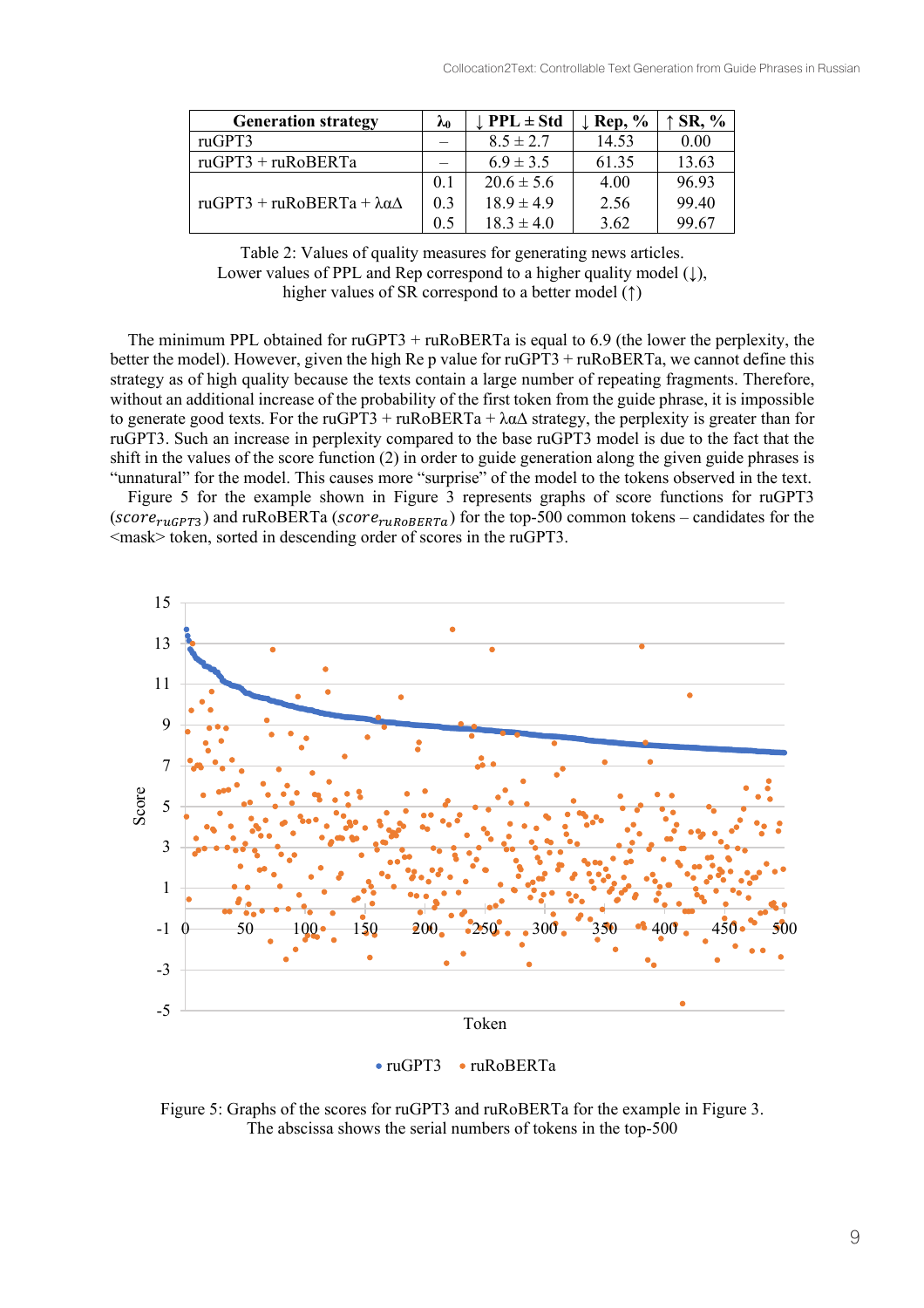Figure 5 shows that with a monotonous decrease of the function  $score_{ruGPT3}$  in the graph the values of the function  $score_{ruRoBERTa}$  change randomly. The tokens that are more logical for ruGPT3 as those to continue the text based on the left context are not as logical for ruRoBERTa given left and right contexts. Therefore, function (3), which sums the values of the functions  $score_{ruCPT3}$  and  $score_{\text{ruRoBERTa}}$ , is a compromise solution for determining the logic of the token at the current generation step.

Table 3 shows the top-10 tokens that are candidates instead of the <mask> token in Figure 3 with the largest values of the score functions for ruGPT3, ruRoBERTa and ruGPT3 + ruRoBERTa.

| ruGPT3       |              | ruRoBERTa    |              | $ruGPT3 + ruRoBERTa$ |              |
|--------------|--------------|--------------|--------------|----------------------|--------------|
| <b>Token</b> | <b>Score</b> | <b>Token</b> | <b>Score</b> | <b>Token</b>         | <b>Score</b> |
| работают     | 13.692       | прошла       | 13.692       | проходит             | 25.526       |
| работает     | 13.377       | проходит     | 12.995       | пройдет              | 22.885       |
| благо        | 13.136       | состоялась   | 12.857       | прошла               | 22.537       |
| уже          | 12.720       | состоится    | 12.702       | будет                | 22.371       |
| идет         | 12.648       | пройдет      | 12.701       | идет                 | 22.369       |
| проходит     | 12.531       | пройдёт      | 11.737       | проводится           | 22.210       |
| B            | 12.501       | будет        | 10.643       | работает             | 22.049       |
| действуют    | 12.375       |              | 10.625       | планируется          | 21.486       |
| более        | 12.269       | была         | 10.458       | состоится            | 21.436       |
| действует    | 12.254       | началась     | 10.394       | пройдёт              | 21.286       |

Table 3: Top-10 tokens with the highest values of score functions for the example in Figure 3

Analyzing Table 3, we can notice that the top-10 ruGPT3 tokens do not reflect the tendency of the narrative in the text to shift towards the guide phrase "очередная пресс-конференция" ("another press conference"). On the contrary, the top-10 ruRoBERTa tokens provide a logical transition to the guide phrase. After summing the functions  $score_{ruGPT3}$  and  $score_{ruRoBERTa}$  the top-3 tokens include the words "проходит" ("is being held"), "пройдет" ("will be held") и "прошла" ("was held"), which, on average, for both models seem to be the most suitable for both continuing the left context and for a coherent transition to the right context. The result of the method at the *i*-th step for the example in Figure 3 is the next phrase: "Сегодня в городе проходит" ("Today *another press conference* is being held in the city")<sup>6</sup>. In the next step, the  $\langle$ mask $\rangle$  token is moved one position to the right, and the guide phrase is inserted again until it appears in the text. Thus, the proposed method provides a coherent transition to the guide phrase in the text.

Table 4 shows the average computation time for  $score_{ruGPT3}$  and  $score_{ruRoBERTa}$ , as well as the running time of the top-*K* sampling algorithm in the process of generating one text from the input data from Table 1. The time was calculated when the algorithm was executed on the server with GPU RTX A6000 48 Gb.

Table 5 shows the examples of texts generated using the developed method for different values of  $\lambda_0$ . Other examples are given in the repository<sup>7</sup>.

| Time of computation   | Time of computation       | Time of top- $K$ | Total time, sec |
|-----------------------|---------------------------|------------------|-----------------|
| $score_{ruGPT3}, sec$ | $score_{ruRoBERTa}$ , sec | sampling, sec    |                 |
| 6 777                 | 5.587                     | 0.843            | 13.207          |

Table 4: Calculation time of  $score_{ruGPT3}$ ,  $score_{ruRoBERTa}$  and the running time of the top-*K* sampling algorithm when generating one text from the input data from Table 1

<sup>6</sup> In Russian, due to specific word order, the phrase "*another press conference*" is followed by "*is being held*".

<sup>7</sup> https://github.com/icecreamz/Collocation2Text.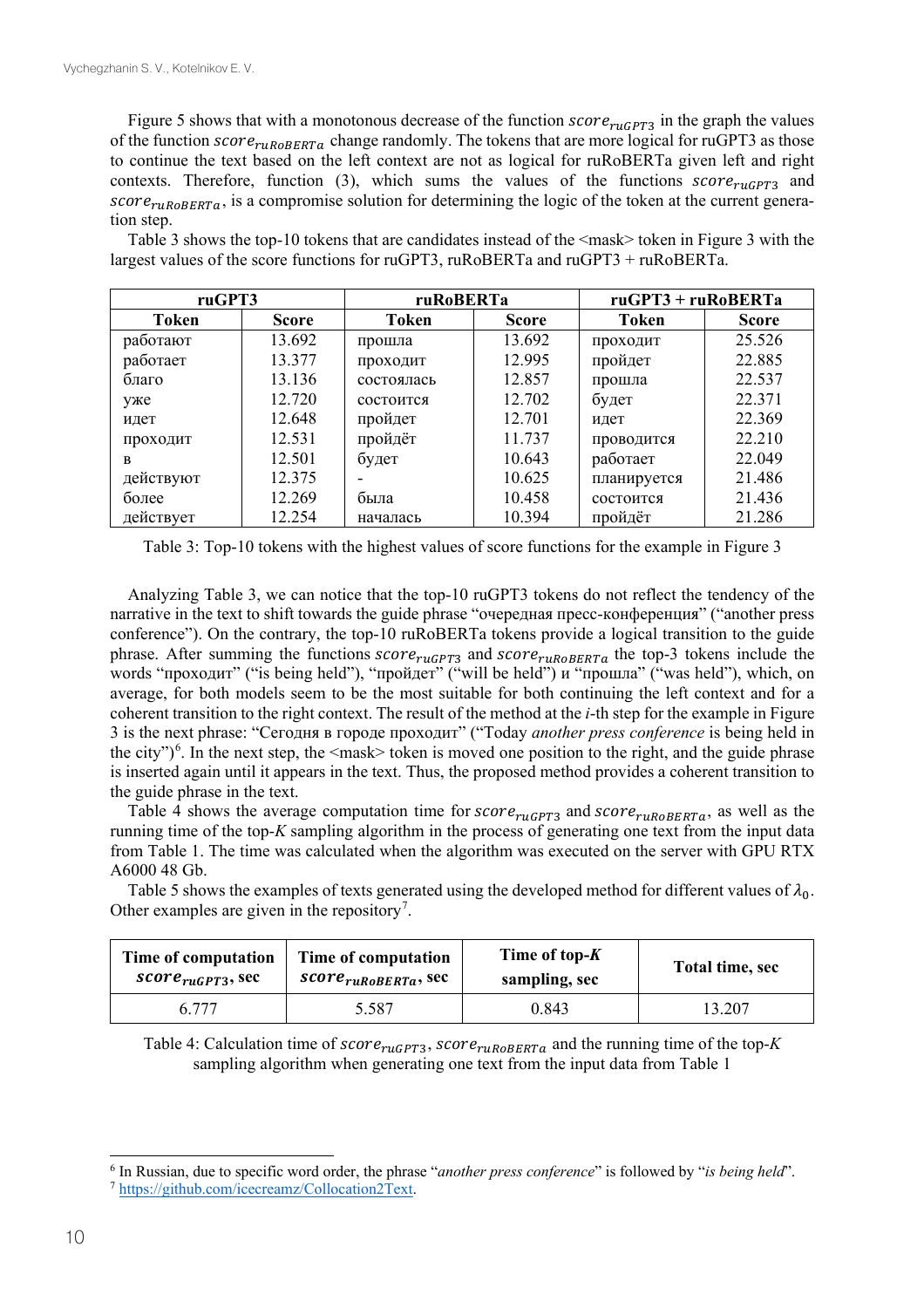| $\lambda_0$ | <b>Guide phrases</b>                                                                                                                                         | <b>Generated text</b>                                                                                                                                                                                                                                                                                                                                                                                                                                                                                                                                                                                                        |
|-------------|--------------------------------------------------------------------------------------------------------------------------------------------------------------|------------------------------------------------------------------------------------------------------------------------------------------------------------------------------------------------------------------------------------------------------------------------------------------------------------------------------------------------------------------------------------------------------------------------------------------------------------------------------------------------------------------------------------------------------------------------------------------------------------------------------|
| 0.1         | очередная<br>пресс-<br>конференция,<br>планы,<br>программа<br>озеленения города,<br>новые клумбы, кра-<br>сивый город                                        | Мэр рассказал о планах благоустройства городских парков. Очередная<br>пресс-конференция с журналистами состоялась после того, как депутаты<br>Городской думы приняли решение о выделении в этом году средств для<br>приведения в порядок центральных городских парков и о создании новых<br>зон отдыха и развлечений. - Все планы, которые были озвучены сегодня на<br>заседании Городской думы, были поддержаны депутатами - и это только<br>программа озеленения города. - На площади Ленина появятся новые<br>клумбы и цветники - по инициативе депутатов. - Будет большой и красивый<br>город-                           |
|             | another press confer-<br>ence, plans, program<br>of planting greenery<br>in the city, new flow-<br>erbeds, beautiful city                                    | The mayor told about the plans for the improvement of city parks. Another press<br>conference with journalists took place after the deputies of the City Duma de-<br>cided to allocate funds this year to put the city's central parks in order and create<br>new recreation and entertainment areas. - All the plans that were announced today<br>at the meeting of the City Duma were supported by the deputies - and this is only<br>a program of planting greenery in the city. - New flowerbeds and gardens will<br>appear in Lenin Square - at the deputies' initiative. - There will be a big and<br>beautiful city - |
| 0.3         | интересный сюжет,<br>история о волшеб-<br>стве,<br>магические<br>превращения, яркие<br>иллюстрации, пер-<br>вые положительные<br>большой<br>отзывы,<br>тираж | В издательстве выходит новая книга известной детской писательницы. Ее<br>интересный сюжет, яркие персонажи и увлекательная интрига никого не<br>оставят равнодушными! Это - настоящая детская история о волшебстве,<br>доброте и волшебных превращениях в мире сказок и магические превраще-<br>ния, происходящие в нашем мире, где все мы являемся частью чего-то боль-<br>шого, прекрасного и удивительного! Очень интересные яркие иллюстра-<br>ции!И первые положительные отзывы! Это очень не большой тираж! Но это<br>то, что нужно маленьким детям, которым еще не довелось прочитать книгу.                          |
|             | interesting plot, story<br>about magic, magical<br>transformations,<br>bright<br>illustrations,<br>the first positive re-<br>views, large circula-<br>tion   | A new book by a famous children's writer is coming out. Its interesting plot,<br>bright characters and fascinating intrigue will not leave anyone indifferent! This<br>is a real children's story about magic, kindness and magical transformations in<br>the world of fairy tales and magical transformations taking place in our world,<br>where we are all part of something big, beautiful and amazing! Very interesting<br>bright illustrations! And the first positive reviews! This is not a very large circu-<br>lation! But this is what young children who have not yet had a chance to read a<br>book yet need.   |
| 0.5         | прочтение,<br>новое<br>игра актеров, краси-<br>вые декорации, ре-<br>зрителей,<br>акция<br>успех                                                             | В пятницу в драматическом театре состоялась премьера спектакля. И снова<br>это было новое прочтение пьесы. Игра актеров и режиссера в спектакле не<br>уступает профессионализму постановщиков. Очень понравились красивые<br>декорации, костюмы и реакция зрителей. Первый успех спектакля - это<br>очень хороший старт для молодого театра. А впереди уже новые премьеры.<br>И, конечно, очень интересно наблюдать за тем, как театр развивается.<br>Смотреть фото с концерта можно здесь.                                                                                                                                  |
|             | new reading, play of<br>the actors, beautiful<br>scenery, reaction of<br>the audience, success                                                               | On Friday, the play premiered at the Drama Theatre. And again it was a new<br>reading of the play. The play of the actors and the director in the performance is<br>not inferior to the professionalism of the directors. I really liked the beautiful<br>scenery, costumes and the reaction of the audience. The first success of the per-<br>formance is a very good start for the young theatre. And there are new premieres<br>ahead. And, of course, it is very interesting to watch how the theater develops.<br>You can see photos from the concert here.                                                             |

Table 5: Examples of texts generated by the proposed method. The prompts are highlighted in blue, the guide phrase – in red. The spelling of the generated texts is given using the original variant of the model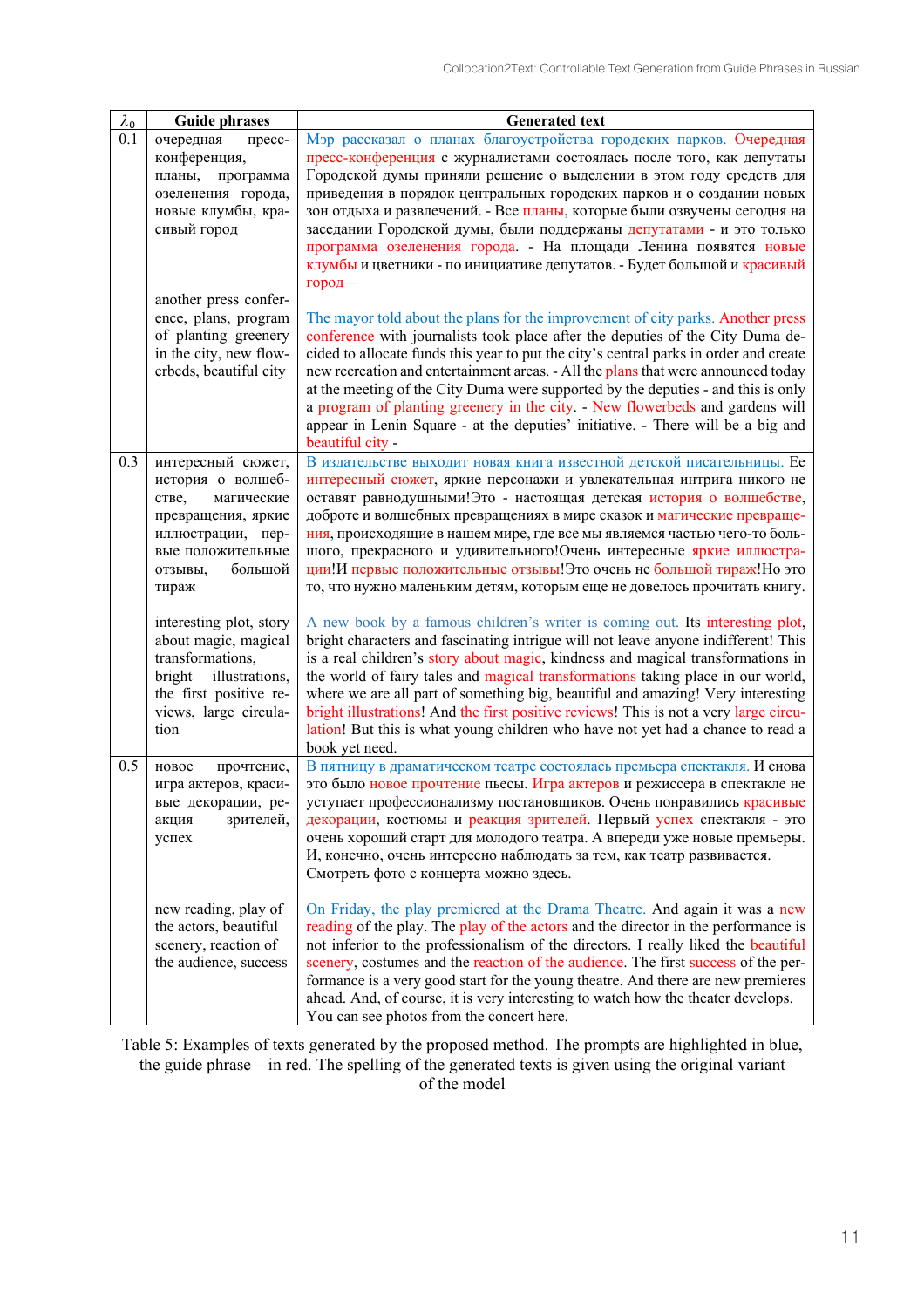# **6 Conclusion**

The proposed *Collocation2Text* method allows generating texts according to the user-specified list of guide phrases that represent the text storyline. Guide phrases can be single words and collocations. The method combines the advantages of autoregressive and autoencoding language models. The first model can well predict the next token in the sequence by the previous context, and the second model – the missing word in the text. We applied this method to the Russian language. The experiments on the news articles generation showed that the method ensures the occurrence of a high proportion of guide phrases in the text (more than 96% in SR), provides a low repetition of the text (less than 4% in Rep), which is even less than the repetition of the basic generative language model. However, this increases the text perplexity. The analysis of the tokens with the highest value of the score function showed that the method contributes to a coherent transition between the previously generated text and the guide phrases that are supposed to occur in the text.

### **Ethical Considerations**

Information reliability in automatically generated texts is determined by the information reliability used to pre-train the models. It is known that large language models, including ruGPT-3, are capable of generating texts that cannot be distinguished from human-written texts. The method proposed by us can generate texts containing false and unreliable information. The use of guide phrases that contain factually incorrect content will result in the generation of incorrect or false information that can be used to harm, for example, to spread personalized misinformation. Our intention is to make social communications easier. We hope that this method will be used in socially positive applications. Providing open access to such methods will help to develop ways to detect them.

# **Acknowledgements**

This work was supported by Russian Science Foundation, project № 22-21-00885, https://rscf.ru/en/project/22-21-00885.

### **References**

- [1] Alhussain A. I., Azmi A. M. Automatic Story Generation: A Survey of Approaches // ACM Computing Surveys. — 2021. — Vol. 54, I. 5. — P. 1–38.
- [2] Anantrasirichai N., Bull D. Artificial intelligence in the creative industries: a review // Artificial Intelligence Review. — 2022. — Vol. 55. — P. 589–656.
- [3] Brown T.B., Mann B., Ryder N., Subbiah M., Kaplan J. et al. Language models are few-shot learners // Advances in Neural Information Processing Systems. — 2020. — Vol. 33. — P. 1877–1901.
- [4] Dathathri S., Madotto A., Lan J., Hung J., Frank E., Molino P., Yosinski J., Liu R. Plug and play language models: A simple approach to controlled text generation // Computing Research Repository. — 2020. — Vol. arXiv: arXiv:1912.02164. — Access mode: https://arxiv.org/abs/1912.02164.
- [5] Fan A., Lewis M., Dauphin Y. Hierarchical neural story generation // Computing Research Repository. 2018. — Vol. arXiv:1805.04833. — version 2. Access mode: https://arxiv.org/abs/1805.04833.
- [6] Fu Y., Feng Y. Natural Answer Generation with Heterogeneous Memory // Proceedings of the 2018 Conference of the North American Chapter of the Association for Computational Linguistics: Human Language Technologies. — 2018. — P. 185–195.
- [7] Garbacea C., Carton S., Yan S., Mei Q. Judge the Judges: A Large-Scale Evaluation Study of Neural Language Models for Online Review Generation // Proceedings of the 2019 Conference on Empirical Methods in Natural Language Processing and the 9th International Joint Conference on Natural Language Processing (EMNLP-IJCNLP). — 2019. — P. 3968–3981.
- [8] Gatt A., Krahmer E. Survey of the State of the Art in Natural Language Generation: Core tasks, applications and evaluation // Journal of Artificial Intelligence Research. — 2018. — Vol. 61. — P. 65–170.
- [9] Haslum P. Narrative Planning: Compilations to Classical Planning // Journal of Artificial Intelligence Research. — 2012. — Vol. 44. — P. 383–395.
- [10] Holtzman A., Buys J., Du L., Forbes M., Choi Y. The curious case of neural text degeneration // Proceedings of the 8th International Conference on Learning Representations. — 2020. — P. 1–16.
- [11] Jain P., Agrawal P., Mishra A., Sukhwani M., Laha A., Sankaranarayanan K. Story Generation from Sequence of Independent Short Descriptions // Computing Research Repository. — 2017. — Vol. arXiv:1707.05501. — version 2. Access mode: https://arxiv.org/abs/1707.05501.